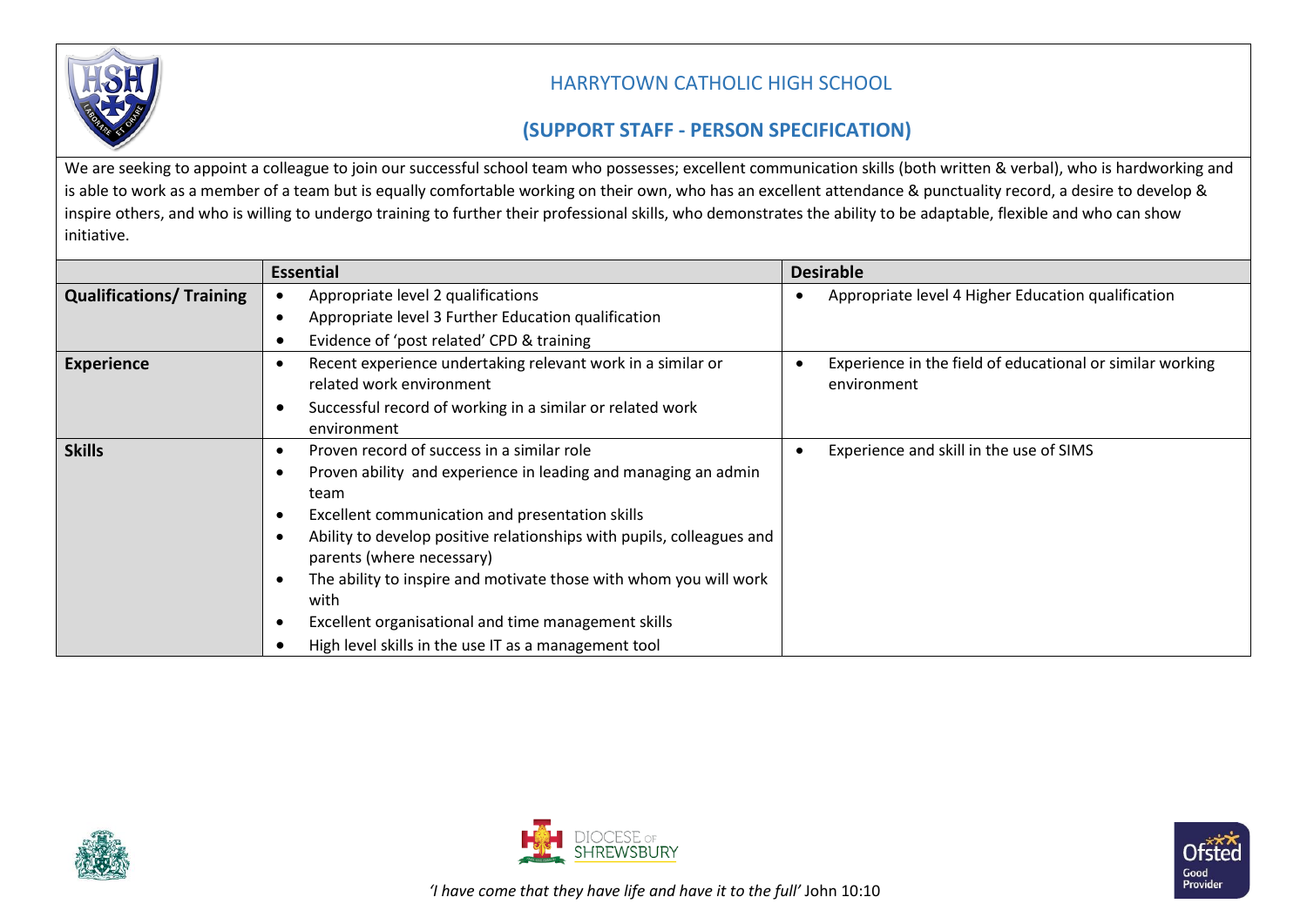| <b>Knowledge &amp;</b><br>Understanding                                 | Understanding of current developments in relevant aspects of<br>education<br>Understanding and knowledge of the mechanisms which underpin<br>$\bullet$<br>and support schools administration and development<br>Knowledge of a range of software and processes.<br>$\bullet$<br>Good understanding of how Health and Safety impacts upon the<br>$\bullet$<br>scope of the role<br>Good understanding of how to ensure that safeguarding remains a<br>$\bullet$<br>priority in the work undertaken in the role                                                                      | Experience of strategies for improving both the<br>effectiveness of administration systems and the support<br>which this offers to others<br>Knowledge of self-review procedures<br>$\bullet$ |
|-------------------------------------------------------------------------|------------------------------------------------------------------------------------------------------------------------------------------------------------------------------------------------------------------------------------------------------------------------------------------------------------------------------------------------------------------------------------------------------------------------------------------------------------------------------------------------------------------------------------------------------------------------------------|-----------------------------------------------------------------------------------------------------------------------------------------------------------------------------------------------|
| <b>Additional qualities</b>                                             | Commitment to supporting the work of schools, colleagues and<br>$\bullet$<br>young people<br>Commitment to the success and well-being of all students.<br>$\bullet$<br>Ability to lead in situations with both adults and young people.<br>$\bullet$<br>Resilient and robust approach to working in a school environment<br>$\bullet$<br>Sense of humour<br>$\bullet$<br>The ability to meet deadlines<br>$\bullet$<br>Ability to meet the schools standards of presentation and<br>$\bullet$<br>attendance<br>A willingness to be flexible in a changing environment<br>$\bullet$ | Play an active part in the wider school community<br>$\bullet$                                                                                                                                |
| Safeguarding                                                            | Demonstrate compliance with Safeguarding/Child Protection<br>$\bullet$<br>standards and an ability to comply with our commitment to<br>safeguarding and promoting the welfare of children.<br>Full cooperation with & that any successful candidate will be<br>$\bullet$<br>required to submit to a full DBS (formerly CRB) check<br>Candidates may write confidentially to the panel in respect of a<br>$\bullet$<br>past record, any outstanding cases or disqualification etc. in a<br>separate envelope marked confidential along with their<br>application form.              | Play an active part in the wider school community<br>$\bullet$<br>A practising Catholic with a supportive faith reference.<br>$\bullet$                                                       |
| <b>Generic Competencies</b><br>(please see further guidelines<br>below) | Communicating effectively<br>$\bullet$<br>Being pupil and family focused<br>Effective team working<br>$\bullet$<br>Personal organisation and effectiveness<br>$\bullet$<br>Personal development<br>$\bullet$<br>Making the most of IT systems and services                                                                                                                                                                                                                                                                                                                         |                                                                                                                                                                                               |



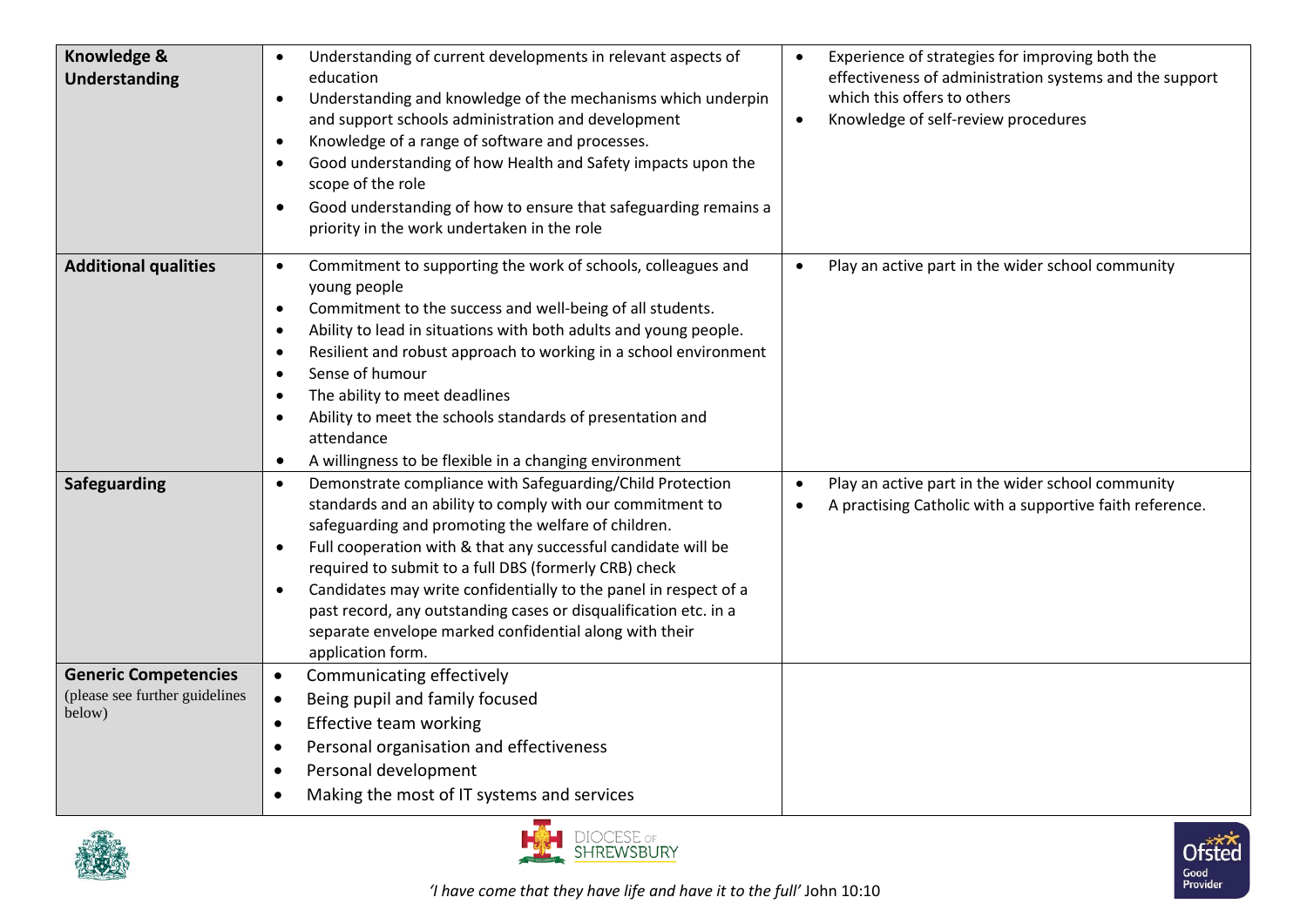The main purpose of the competencies is to define the standards of behaviour and conduct required by the organisation. All employees are expected to perform satisfactorily to the generic employee competencies which are reviewed as part of the school performance/appraisal and development review scheme for all employees.

| <b>Competency</b>                                               | <b>Definition</b>                                                                                                                                                                                                                                                                                                |
|-----------------------------------------------------------------|------------------------------------------------------------------------------------------------------------------------------------------------------------------------------------------------------------------------------------------------------------------------------------------------------------------|
| <b>Communicating Effectively</b>                                | Communicate effectively face to face, by telephone or written word with a diverse range of people<br>Make effective use of new technology in communications contribution                                                                                                                                         |
| <b>Being customer focussed</b>                                  | Provides excellent customer service<br>$\bullet$<br>Develops and maintains positive working relationships with customers<br>Contributes to the continual improvement of services                                                                                                                                 |
| <b>Effective Team Working</b>                                   | Develops and maintains positive working relationships with other team members<br>Develops positive working relationships with other teams both within and outside the organisation (e.g.<br>"colleagues" in the voluntary sector or health service)<br>Contributes to the achievement of team goals<br>$\bullet$ |
| <b>Personal Organisation and</b><br><b>Effectiveness</b>        | Achieves personal objectives on time and to the agreed standard whilst having consideration for the effect on<br>others                                                                                                                                                                                          |
| <b>Personal Development</b>                                     | Take responsibility for the development and learning of self and others                                                                                                                                                                                                                                          |
| Making the most of Information<br>and Communications Technology | Can operate all technology necessary for the job role                                                                                                                                                                                                                                                            |

The Bishops' Memorandum sets out the Catholic Bishops' Conference of England and Wales' expectations about the appointment of staff in Catholic schools.

The preservation and development of the quality and distinctive nature of Catholic schools depends on the faith, practice and commitment of the teachers in the schools, working with their Governing Body.

The Catholic Church understands the vocation of a teacher and other adults who work in schools as a form of ministry within the Church.

All adults who work in Catholic schools are employed to participate in the Church's teaching office, exercising this ministry in accordance with the Church's teachings. This requires all adults who work in Catholic schools to be witnesses in word and deed to the Divine Teacher, Jesus Christ.

To find adults to work in Catholic schools who combine personal conviction and practice of the faith with the required professional qualifications and experience, especially in specialist subjects, is always a high priority.







*'I have come that they have life and have it to the full'* John 10:10